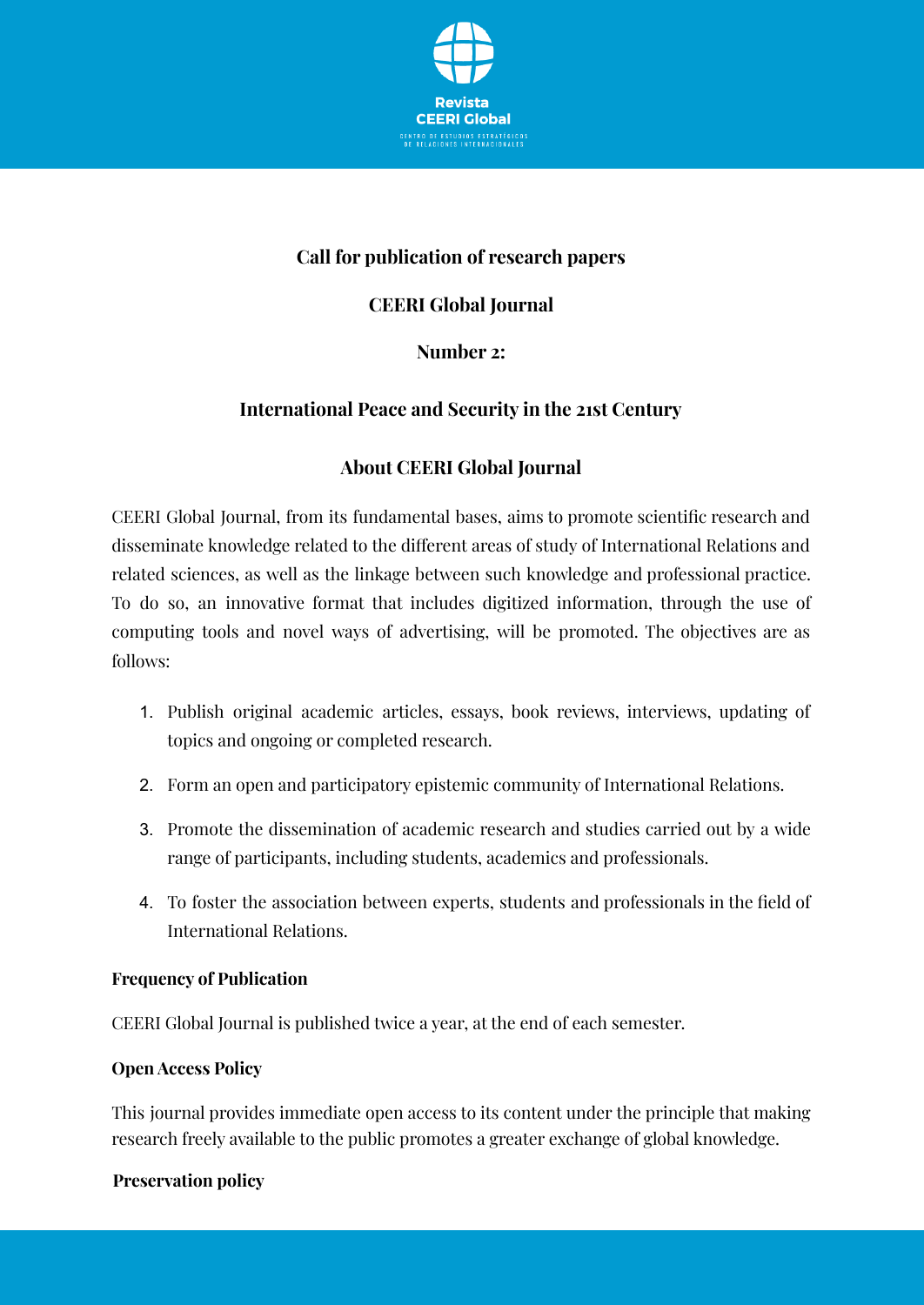

Published materials in this journal are deposited in the CEERI repository. Automatic backups and remote copies, format adjustments, integrity verifications and other activities required to ensure digital preservation are performed through the repository.

### **Journal Sections**

● *Editorial*

This is an introductory paper written by the Editorial Committee of the journal on the most relevant international issues during the semester.

## ● *Research*

This section is made up of the articles presented by scholars in the field of International Relations. The articles undergo a double-blind evaluation process by referents from this disciplinary area.

### ● *Reviews*

Book reviews on any aspect of International Relations.

# ● *Reflections*

Short essays (no more than 10 pages) by honorary guests that address current international issues.

# ● *Internal Investigations*

This section includes research carried out by the different present Thematic Areas of Study of CEERI: Gender and Environment. One research per area will be accepted, which will need to be adapted to the journal's editorial criteria.

### ● *Multimedia Segment*

It consists of two interviews held with different referents from the academic and professional fields of Argentina and the world. These will be published in virtual format.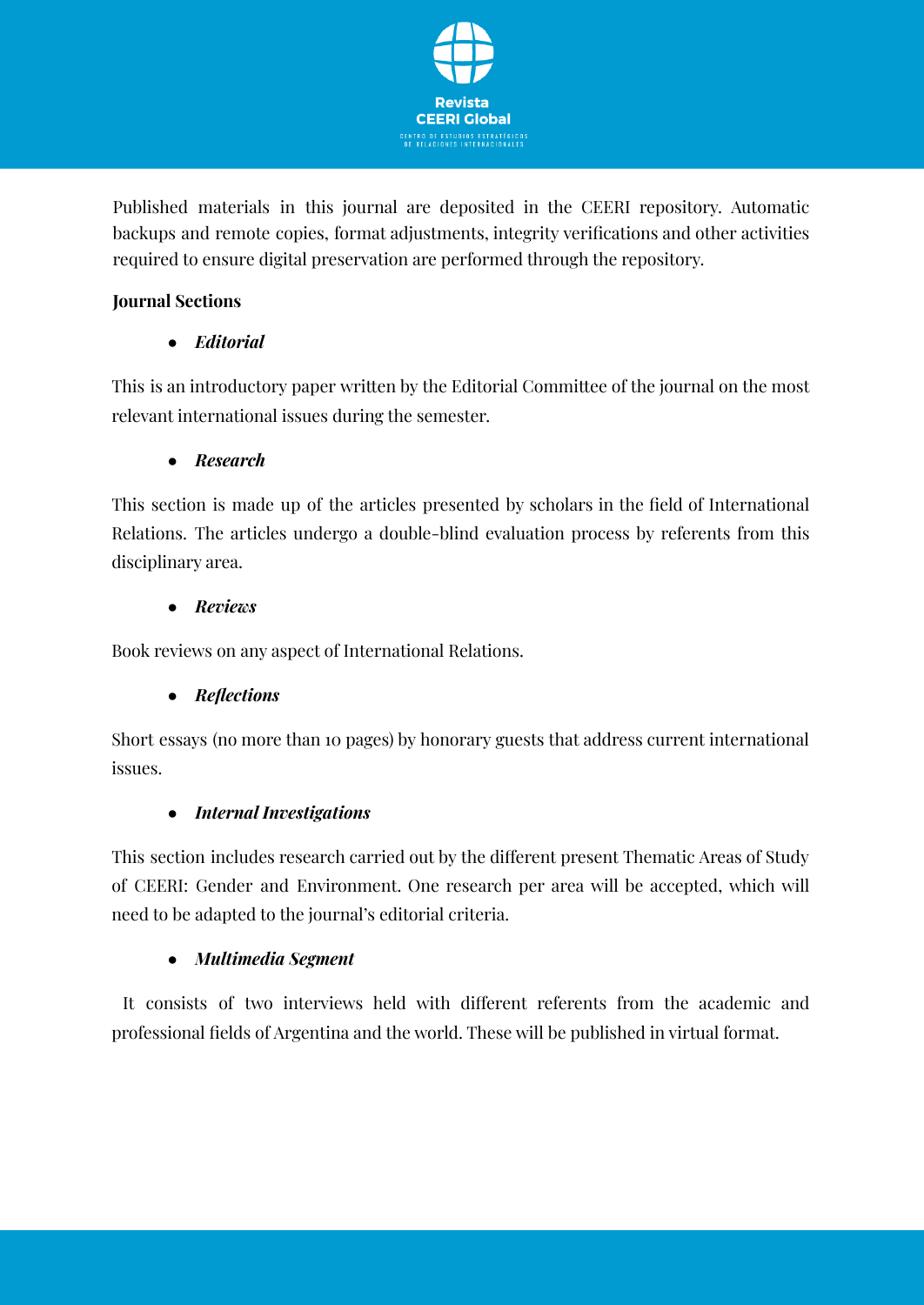

## **Editorial Policy**

CEERI Global Journal is a biannual publication of the Center for Strategic Studies of International Relations. It publishes academic articles previously submitted to external and objective arbitration in order to reach a level of excellence. These cover a wide range of issues related to security, the environment, economics, law, and politics, among others; and are evaluated according to their originality, the contribution they make to the field of International Relations and their theoretical and empirical consistency. Contributions from disciplinary perspectives different from International Relations are considered as well, as it is understood that the transformation processes the world is currently undergoing require a transdisciplinary and creative approach.

Also published are research studies completed by CEERI's Thematic Areas of Study that the Editorial Committee considers relevant. Lastly, the written reflections by Honorary Guests will be convened by the Editorial Committee, especially for each issue.

Our journal is aimed at all the interested public in the main areas of International Relations.

### ● **Scope of the Call**

The end of the Cold War predicted a safer and more peaceful world on the basis of the United States hegemony, the expansion of capitalism and the predominance of western values. However, in the post-Cold War world, new threats to international security appeared, characterized by the emergence of identity claims (especially religious and linguistic), their networking and their non-state nature. At the same time, traditional security threats such as nuclear proliferation, territorial disputes and the arms race remain in force.

Furthermore, the contemporary security context, marked by advances in computing and new technologies, gives form to cybersecurity, the development of robotics and artificial intelligence, and ballistic missiles, among others. Added to this are new perceptions about human security, such as threats associated with the consequences of climate change and gender issues. Thus, security in the 21st century is a manifestation of dynamics in which global and local, national and international events, changes and continuities overlap. In this manner, presentation of papers on the following are invited:

- New threats to international security;
- **EXECUTE:** Geopolitical disputes: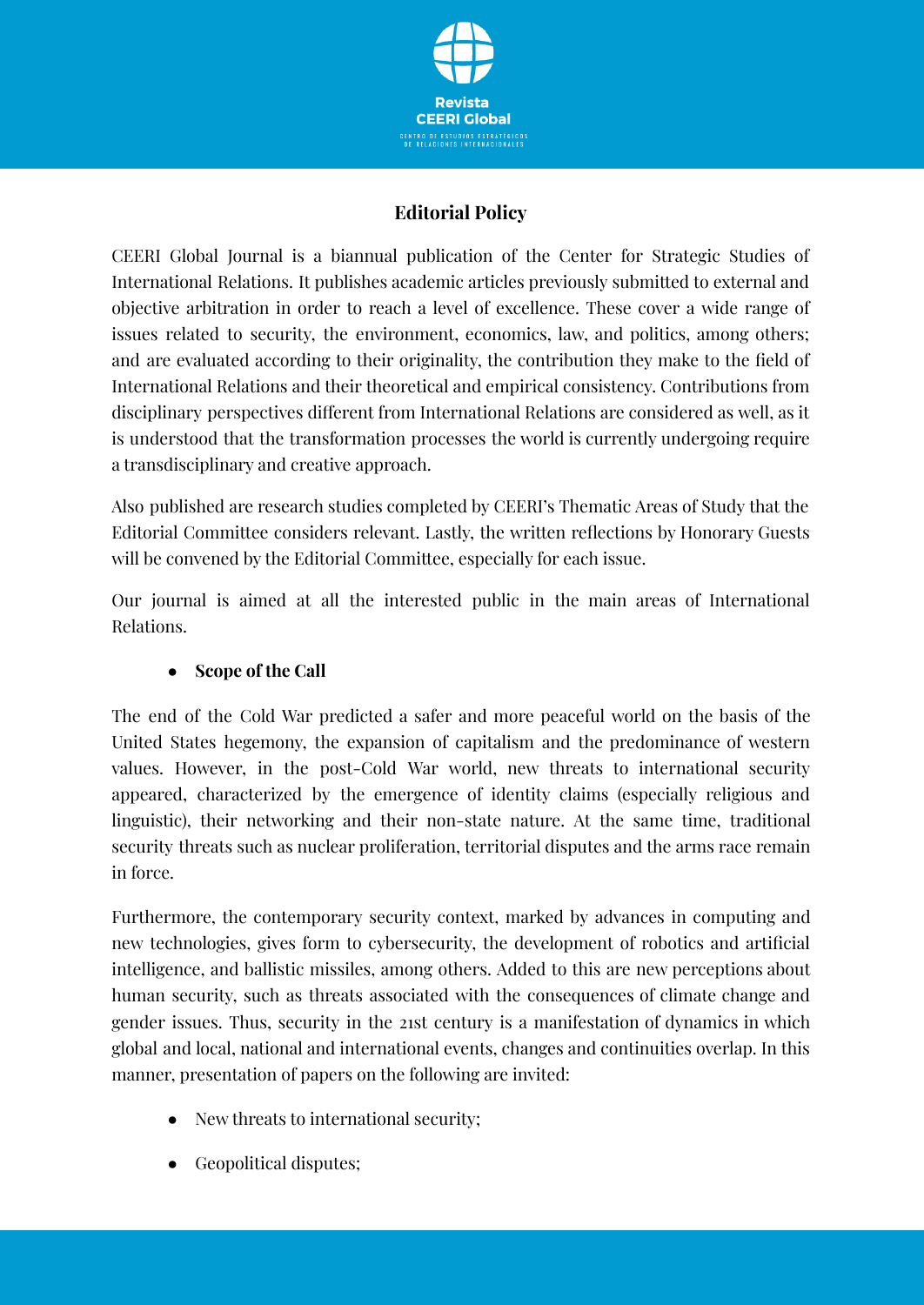

- Transnational networks of terrorism and criminality;
- Religious fundamentalism and global terrorism;
- The development of new technologies of war;
- The reactivation of interstate conflicts:
- Migration phenomena and international terrorism;
- The development and proliferation of nuclear weapons:
- Climate change and the emergence of armed conflicts;
- Security from a feminist perspective

#### **Format for submission of proposals for research articles**

To submit an article to the editorial process of CEERI Global Journal, a **proposal** with the following characteristics must be submitted:

- The text must be original and unpublished.
- The text must conform to the journal's editorial criteria.
- The text should be submitted in an electronic file in standard Microsoft Word format (.doc or .docx). This document should not contain the author's personal data.
- Sheet size: A4.
- Font: Calibri, 12 pt.
- $\bullet$  Line spacing: 1,5.
- Maximum length of the proposal: 1000 words (excluding bibliography).
- The text should contain a proposal for a theoretical-conceptual and/or a methodology framework.
- Language: Spanish, Portuguese or English.
- Bibliographical references.